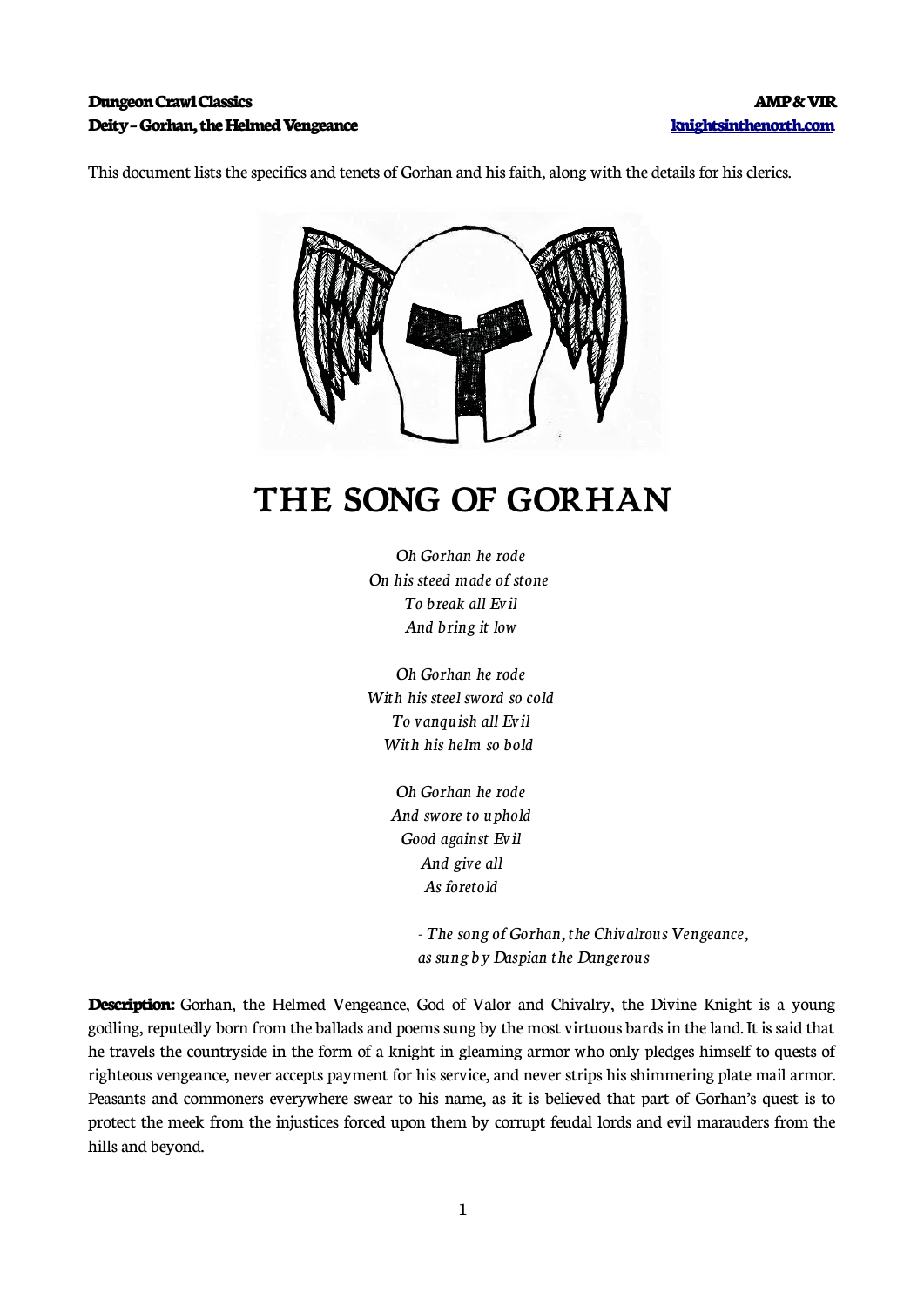Reality is of course stranger than the dreams and hopes of simple gongfarmers. Attested visitations of the Helmed Vengeance are usually marked by bloody massacre, and firsthand accounts of the God of Valor and Chivalry speak of a merciless spirit of martial prowess and an unerring blade which cuts down all that stand between it and the quarry. Much like mortal knights pay little heed to the suffering of lesser men, so it seems that a godly lordling has no qualms about cutting down those unfortunate enough to get in their way.

In addition to the meek and needy, Gorhan is venerated by knights and nobles whose heritage and lineage bind them to the age old tenets of valor and chivalry. While the peasantry worships Gorhan for protection or perhaps out of fear, the knightly castes look to him as an exemplar of the noble warrior spirit and righteousness required of them by tradition. The higher echelons of Gorhan's Grand Order are usually reserved for those of noble blood, and in the stratification of the feudal societies he is worshiped in is apparent in the organization of the order.

Gorhan is usually depicted as a gallant knight in full plate armor with a winged helmet, wielding a shield and a lance or a longsword, sitting atop a pale destrier. Most noble castles and households include a statue or a painting representing Gorhan as part of a house altar even if the owners do not actively pay homage to the deity.

Curiously, low-born splinter cults have recently started venerating Gorhan's destrier Galladh and his squire Quinsean as minor deities in their own right. This practice is obviously deemed heretical by the Grand Order itself.

#### **Aligned deities:**

Justicia, Goddess of Justice and Mercy Klazath, the God of War

 $\overline{\phantom{a}}$ 

#### **Opposing deities:**

Ulesh, the God of Peace

**Services of the Church:** Shrines to Gorhan are a common sight, often built as annexes to courthouses in the countryside. Most of these small sites of worship offer little in the form of succour to the hopeful petitioner, although all allow the possibility to beseech Gorhan for righteous, vengeful intervention. Larger temples to Gorhan are fortified cathedrals of sparse but elegant architecture, built with the generous tithes collected from nearby noblesse.

Gorhan's Grand Order is mostly concerned with martial and warlike matters, acting as a hub for knights and righteous crusaders searching for purpose. In principle, anyone can petition the Helmed Vengeance for intervention or assistance. In actuality Gorhan's order intercedes on behalf of the powerful and wealthy far more often than listening to the plights of commoners. As the higher echelons of the order usually consist of nobles the old proverb of one hand washing the other is sadly true in many situations.

Gorhan's assistance usually consists of sending a questing knight or group of warriors to investigate the matter under a mandate from the Grand Order of Gorhan. Taking part in a chivalrous quest of valor or vengeance acts as a rite of passage for the scions of noble houses, who embark upon adventures both great and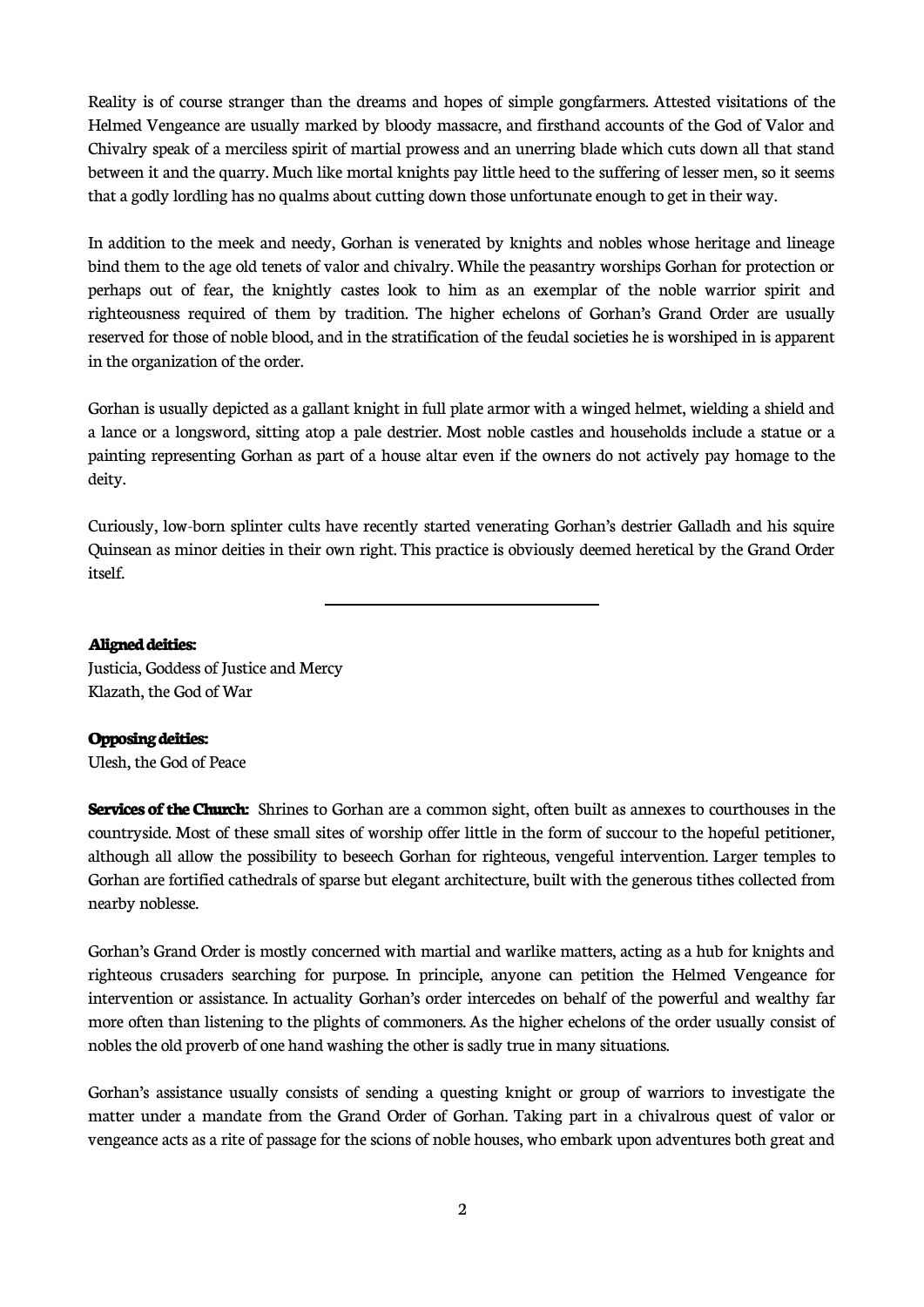small under the tutelage and direction of the priests and theogonists of Gorhan. Gorhan's mandate of vengeance is a powerful thing, and as such it sometimes draws less scrupulous adventurers to his service in addition to truly valorous agents: although the quests from Gorhan's church don't carry a reward beyond divine favour, his mandate can easily be twisted into a tool of self-serving avarice.

Gorhan's order rarely applies its power to healing or other divine wonders, although this largely depends on the cause of the petitioner, or the size of their purse.

 $\overline{a}$ 

## **Cleric description[1](#page-2-0)**

**Symbol:** Gorhan's symbol is the Helm of Vengeance. His clerics usually protect themselves with winged helmets similar to the legendary headgear of their deity.

**Weapon proficiencies:** As neutral clerics, with the addition of warhammers and mauls.

**Special:** Gorhan grants the following favours to his faithful.

- Whenever a follower of Gorhan successfully completes a quest at the service of the cause of chivalry, valor and righteous vengeance, they immediately replenish 1d6 points of spent Luck. This is in addition to any other effects or rewards.
- Gorhan's clerics are bound by a strict code of honour. Should a cleric of Gorhan act in a dishonourable or unchivalrous fashion their disapproval immediately increases by +5 and they roll for disapproval effect.
- In addition to the usual spells available to clerics Gorhan may see fit to grant his followers access to *Eternal champion, Magic shield* and *Strength* from the arcane spell list.
- Gorhan's touch enforces the rule of chivalry and makes no exceptions. Should the deity decide that any recipient of the lay on hands ability is unworthy of succour, the effect may be withheld, or even reversed by the deity (Judge's discretion). Alignment alone is not reason enough for this intervention, but the deity does take into account any and all outstanding misdeeds of the person or creature being healed. Note that this means that it may be possible to use the ability as an attack, although the cleric still must succeed in a grapple attack beforehand, should the target be unwilling to receive Gorhan's judgment.

**Turn unholy:** As lawful clerics, with the addition of the worshipers of opposed deities.

<span id="page-2-0"></span>

<sup>1</sup> Note that this version of Gorhan is written as a neutral deity.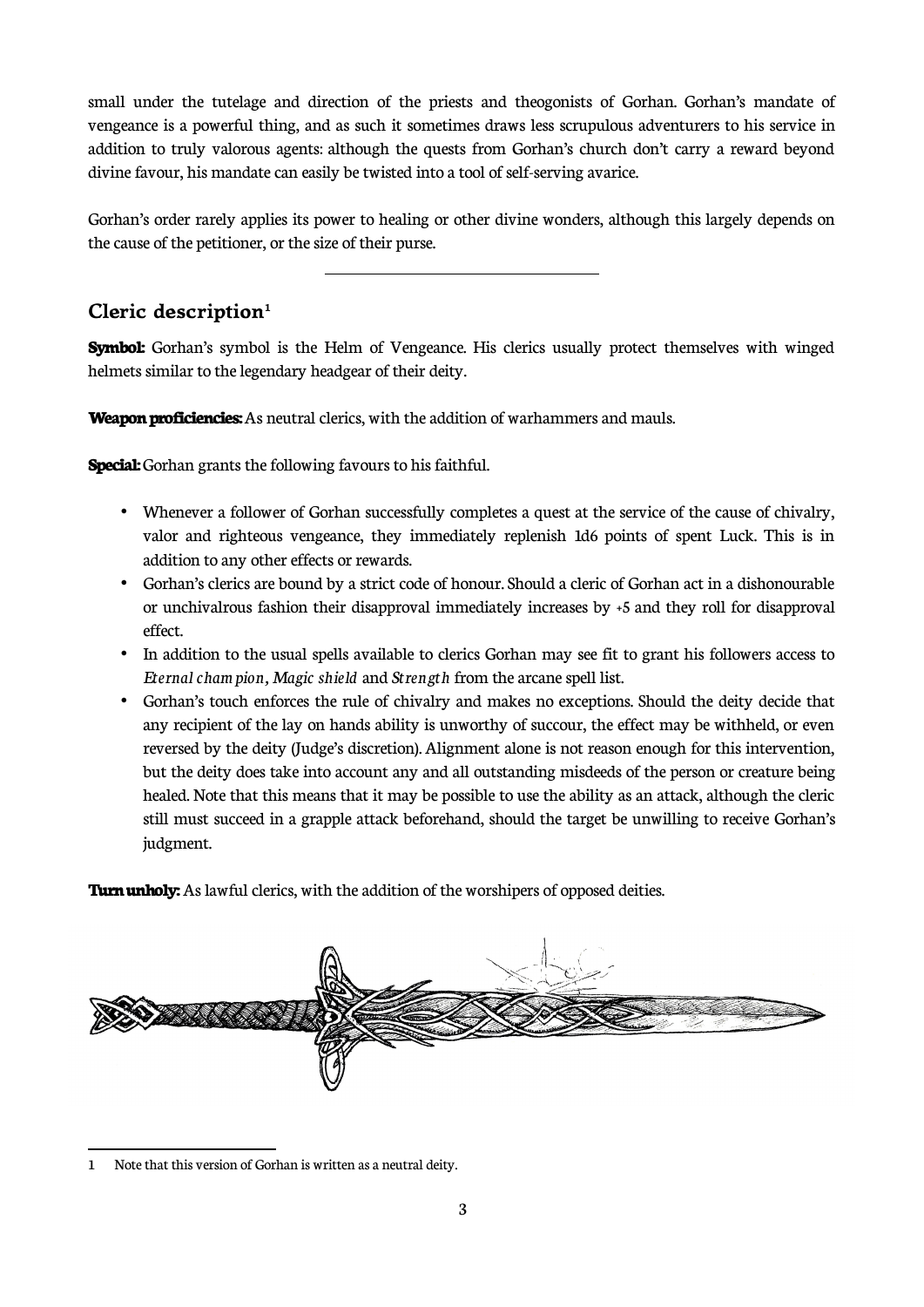**Disapproval Table:** Clerics of Gorhan use the following disapproval table.

| TABLE A: Gorhan's Disapproval |                                                                                                                                                                                                                                                                                                                                  |  |
|-------------------------------|----------------------------------------------------------------------------------------------------------------------------------------------------------------------------------------------------------------------------------------------------------------------------------------------------------------------------------|--|
| Roll                          | Disapproval                                                                                                                                                                                                                                                                                                                      |  |
| 0 or less                     | The cleric must atone for their sins. They can do nothing but recite the mantras of<br>Gorhan, and count the targets of their vengeance for the next 10 minutes, starting as soon<br>as they're not in immediate danger.                                                                                                         |  |
| 1                             | The cleric must atone for their sins. They can do nothing but recite the mantras of<br>Gorhan and count the targets of their vengeance for the next 10 minutes, starting<br>immediately. This must be done out loud and vocally.                                                                                                 |  |
| $\boldsymbol{2}$              | The cleric must pray for forgiveness as soon as they're able. They must spend a full hour<br>in prayer and meditation starting as soon as they are out of immediate danger. Failure to<br>complete the prayer within 30 minutes incurs a -3 penalty to all spell checks until prayer<br>is complete.                             |  |
| $\boldsymbol{\mathcal{S}}$    | The cleric immediately incurs a -4 penalty to the spell or ability that caused the<br>disapproval. This lasts until the next day. Additionally, they must but recite the mantras<br>of Gorhan and count the targets of their vengeance for the next 10 minutes, starting<br>immediately. This must be done out loud and vocally. |  |
| $\overline{4}$                | The cleric incurs Gorhan's ire: a -1 to spell checks for a day, and they are prone to fits of<br>anger for the duration of the effect.                                                                                                                                                                                           |  |
| $\sqrt{5}$                    | The cleric undergoes the test of humility. For the remainder of the day they must treat all<br>of the meek and innocent characters and creatures as their superiors. Failure to do so<br>results in loss of all spellcasting ability including healing for the remainder of the day.                                             |  |
| $\boldsymbol{6}$              | The cleric loses access to one randomly determined spell for the remainder of the day.<br>Additionally, they are hounded by vengeful instincts.                                                                                                                                                                                  |  |
| 7                             | The cleric must increase Gorhan's power with a new follower. They incur a -1 penalty to<br>spell checks until they convert a new follower to the faith.                                                                                                                                                                          |  |
| 8                             | The cleric is ordered to meditate upon the meaning of chivalry. The cleric incurs a -2<br>penalty to all spell checks. The only way to lift the penalty is to meditate: each full day of<br>meditation the cleric can make a DC 15 Will save to remove the penalty.                                                              |  |
| 9                             | The cleric is temporarily disowned by Gorhan. For the rest of the day they can't gain XP.                                                                                                                                                                                                                                        |  |
| 10                            | The cleric incurs an immediate -1 to all spell checks until they complete a task in the<br>name of chivalry, vengeance, or both. Additionally, they are very prone to extreme<br>emotion for the duration.                                                                                                                       |  |
| 11                            | The cleric loses access to two random spells for the remainder of the day. Also, they must<br>recite their actions in chivalrous verse for the duration.                                                                                                                                                                         |  |